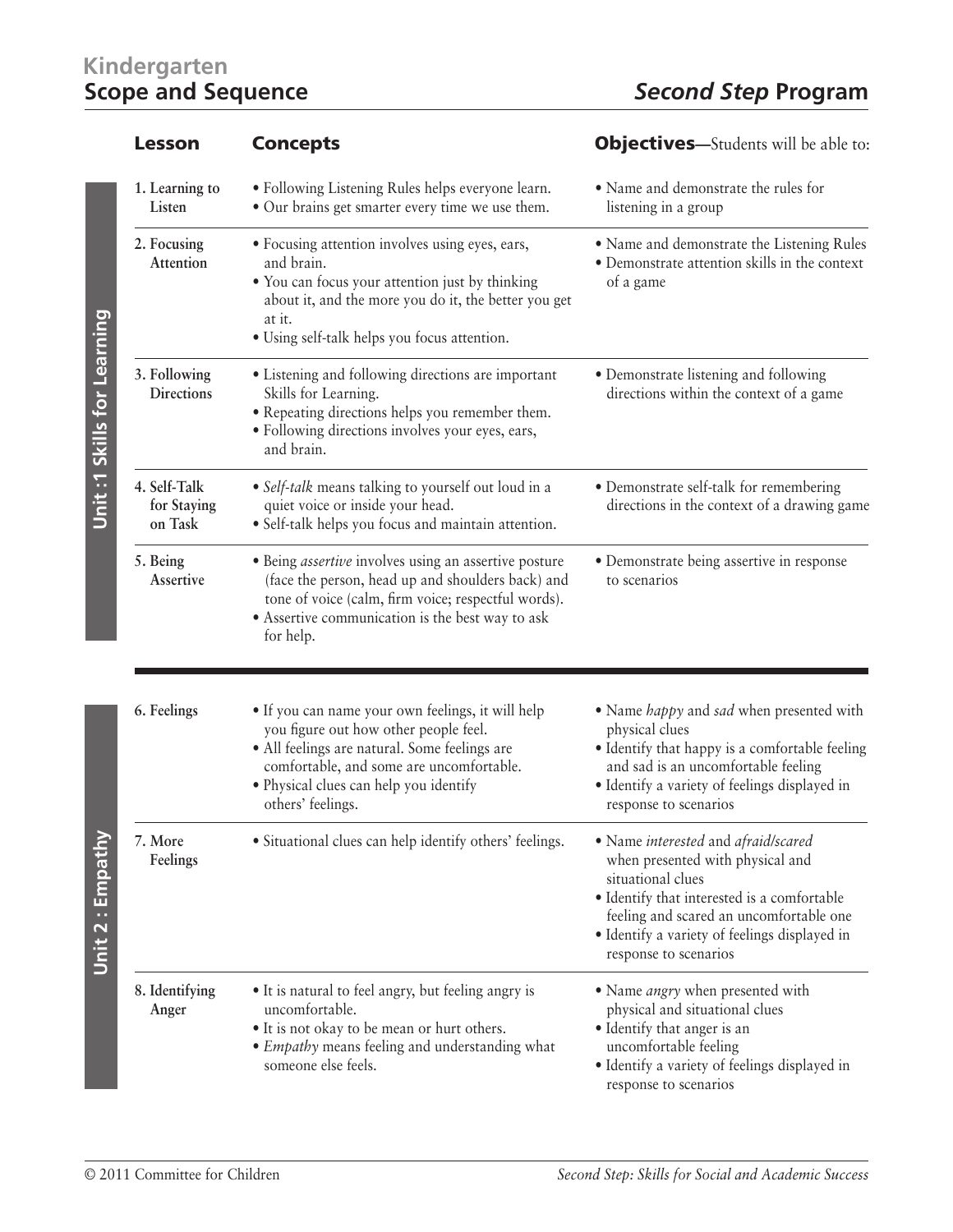## **Kindergarten**

|                                   | Lesson                                           | <b>Concepts</b>                                                                                                                                                                                               | <b>Objectives</b> —Students will be able to:                                                                                                                                                     |
|-----------------------------------|--------------------------------------------------|---------------------------------------------------------------------------------------------------------------------------------------------------------------------------------------------------------------|--------------------------------------------------------------------------------------------------------------------------------------------------------------------------------------------------|
|                                   | 9. Same or<br>Different?                         | • People can have different feelings about the<br>same situation.<br>• It is okay for people to have different feelings<br>about the same thing.                                                              | • Compare physical and emotional<br>similarities and differences between two<br>students depicted in a story<br>· Identify same and different feelings in<br>response to scenarios               |
| Unit 2: Empathy                   | 10. Accidents                                    | • An <i>accident</i> is when you do something you didn't<br>mean to do.<br>• When you cause an accident, it's important to say<br>so, so others won't think you did it on purpose.                            | • Identify what to say when they do<br>something by accident<br>· Demonstrate saying, "I'm sorry. It was<br>an accident. Are you okay?" in response<br>to scenarios                              |
|                                   | 11. Caring and<br>Helping                        | • Compassion means caring about how someone<br>else feels.<br>. When you feel empathy for someone, compassion<br>is a good way to show it.<br>• You can show you care by saying or doing some-<br>thing kind. | • Identify that listening is one way to show<br>you care<br>• Identify that helping is another way to<br>show you care<br>· Demonstrate caring and helping behaviors<br>in response to scenarios |
| <b>Unit 3: Emotion Management</b> | 12. We Feel<br>Feelings in<br><b>Our Bodies</b>  | • You can use physical clues in your body to identify<br>your feelings.<br>· All your feelings are natural.<br>· It is important to talk to a grown-up when you<br>feel worried.                              | · Identify physical clues for feeling worried<br>· Identify a grown-up to talk to when they<br>feel worried                                                                                      |
|                                   | 13. Managing<br>Frustration                      | • Feelings vary in strength.<br>· Feelings that are strong need to be managed.<br>· Saying "Stop" and naming your feelings are ways<br>to begin to calm down.                                                 | • Identify "Stop" and "Name your feeling"<br>as ways to begin to calm down<br>· Demonstrate saying "Stop" and naming<br>feelings in response to scenarios                                        |
|                                   | 14. Calming<br>Down<br><b>Strong</b><br>Feelings | · Belly breathing calms down strong feelings.<br>• Belly breathing pushes the belly out when you<br>breathe in.                                                                                               | • Demonstrate belly breathing<br>· Identify and demonstrate the Calming-<br>Down Steps                                                                                                           |
|                                   | 15. Handling<br>Waiting                          | • The Calming-Down Steps can help you manage<br>feeling excited or impatient while waiting.<br>· Finding quiet things to do that won't distract<br>others also helps you wait.                                | • Identify the Calming-Down Steps<br>• Apply the Calming-Down Steps while<br>waiting in a game situation                                                                                         |
|                                   | 16. Managing<br>Anger                            | • Feeling angry is natural. Hurtful, mean behaviors<br>are not okay.<br>• Your body lets you know when you are angry.<br>• Learning to relax calms you down.                                                  | • Name physical signs of anger<br>• Apply the Calming-Down Steps in a game<br>situation                                                                                                          |
|                                   | 17. Managing<br>Disappoint-<br>ment              | • When you don't get what you want, you can<br>feel disappointed.<br>• Strong disappointment can lead to feeling sad<br>or angry.                                                                             | • Identify the feeling of disappointment<br>· Demonstrate calming-down skills when<br>they feel disappointed                                                                                     |